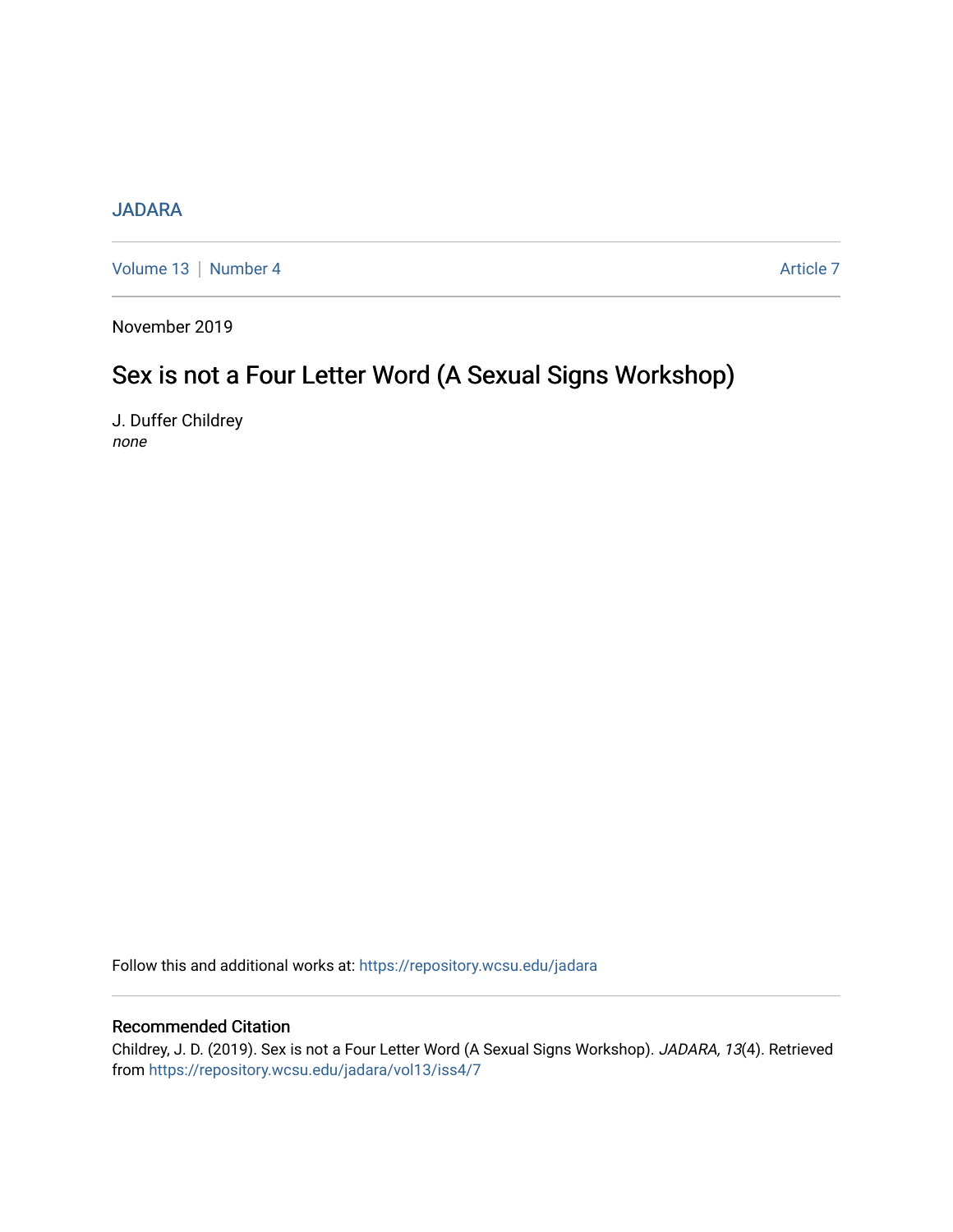## SEX IS NOT A FOUR LETTER WORD (A Sexual Signs Workshop)

### J. Duffer Childrey

In the field of interpreting, as in other pro fessional fields, there is always continuing education with new instruction available, new areas of interest, and new skills to be mastered. Such continuing educational opportunities are sought and avidly pursued by the majority of professional interpreters and, consequently, the past decade has seen interpreters progress from "good signers" to certified professionals. Fast on the heels of certification has followed specialized interpreting, e.g., reli gious, educational, and most recently, legal interpreting.

With the publication of Signs of Sexual Behavior by James Woodward (T.J. Publish ers, 1979) a new challenge for interpreter train ing is upon us—sexual signs. Sexual signs are not new; as with any behavior, because it ex ists, there also exists the language with which to discuss the behavior. Sexual signs appear to be new to most interpreters because, although they have been shared among deaf people, they have been taught to very few hearing people. This is acknowledged by Mr. Woodward in the opening pages of his book, and it is verified by the many interpreters who, in the absence of a repertoire of sexual signs, have used fingerspelling, pointing, and slang gestures in an ef fort to convey sexual information between deaf and hearing people.

Understanding and accepting the reluctance of deaf people to share sexual signs with hear ing people, it is gratifying that such sharing has

occurred. Now it is important for interpreters to respond to this demonstration of camara derie, and to learn sexual signs, using this ac quired knowledge in more effective service to deaf consumers.

The most competent and effective inter preter is one who is knowledgeable and com fortable in a given situation, whether medical, educational, legal, or vocational. Do not misunderstand this apparently simplistic state ment; the implication is not that in order to interpret a legal situation, the interpreter should be a lawyer. Rather, the implication is that there is more to the art of interpreting than the flawless delivery of signs. The broader the information base, the more capably the interpreter can facilitate communicative exchanges.

Sex is here to stay, communicatively speak ing. There now exists an openess about sexuali ty which extends beyond the parameters of approbation and has diffused into all areas of today's society. Though as recently as ten to fifteen years ago sex was considered anathema to polite discourse, it is now an acceptable sub ject for discussion and, by consensus, our pre sent value system has endorsed agencies that provide sexual information and counseling, improved medical treatments for sexual dys functions, and educational programs that offer instruction on sexual anatomy, physiology, and practices. We endorse mass media with its milieu of articles, television programs, and

Mr. Childrey is Coordinator, Services for Handicapped Students, Eastfield College, Mesquite, Texas.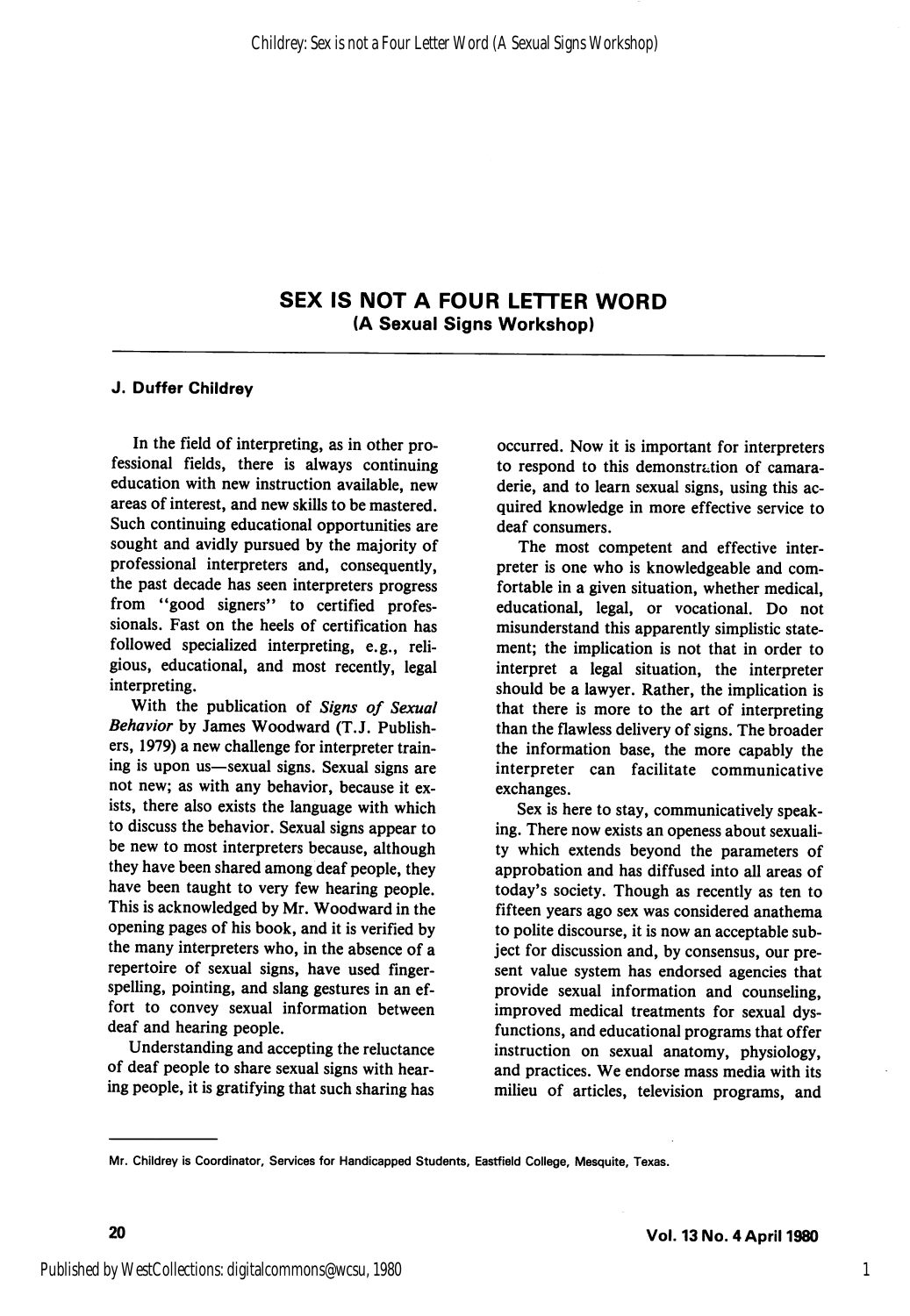## SEX IS NOT A FOUR LETTER WORD (A Sexual Signs Workshop)

movies containing sexual material. The sym biotic integration of human sexuality into the fabric of daily existence places an added res ponsibility on interpreters. As language facili tators, with the business of communication their "turf", they must not only be highly adept but be able to command appropriate and specific vocabulary for each area of human ac tivity and involvement.

Acknowledging that signs for sexual behavior are now available and agreeing that interpreters must exhibit a progressive profes sional attitude toward acquiring sexual signing skills, what is an effective training approach? I would suggest a Sexual Signs Workshop and I would like to share information on one such workshop recently hosted by the North Central Texas Registry of Interpreters for the Deaf and Eastfield College of the Dallas County Com munity College District.

#### **Objectives**

The Sexual Signs Workshop was designed to provide area interpreters the basic training necessary to skillfully and appropriately inter pret sexual information from sign to voice (receptively) and from voice to sign (expres sively). Offered as a skill-building experience, the workshop encompassed three areas of learning—intellectual, attitudinal, and me chanical. Intellectual learning is what we label as academic learning; attitudinal learning is designated as behavioral learning; and mechanical learning is termed skill learning. Because each of the three areas is contiguous, they were addressed via a trans-situational approach.

We began the workshop recognizing certain basic tenets regarding the participants:

1. that each participant functions as a sexual/social being, possessing a pre-entry level of information about sexual termino logy, functioning and activity and;

2. coupled with such information are at titudinal and behavioral responses to sex uality. While the primary objective of the workshop was to provide instruction, secondary objectives included becoming more knowledgeable about sexual informa

tion and feeling more comfortable when in terpreting in situations requiring explicit sexual language.

#### Methodology

Encompassing vicarious as well as experien tial participation, the workshop began with a series of desensitization exercises and followed with:

1. Videotaped sign demonstration;

2. Instruction (medical and anatomical definitions, regional variances in sign struc ture, systematic formational components of sexual signs and examples of usage);

3. Videotaped simulated interpreting situations (legal, medical, educational, counseling);

- 4. Roleplaying;
- 5. Evaluation.

The entire workshop was conducted via total communication and presenters, deaf and hearing, are professionals with training in human sexuality. The sign instructor is a train ed counselor, himself deaf, and he was deliber ately chosen as the instructor in order to reinforce the fact that sexual signs originated with and for the deaf populace. All videotapes were made using professionals, deaf consu mers, and an interpreter with comprehensive skills certification, a good command of sexual signs, and a wholesome non-judgemental atti tude towards the topics under discussion.

A wrap-up session allowed participants time to clarify information, to more informally interact with the workshop presentors, and to complete evaluation instruments.

Data obtained from the evaluation revealed that

- the workshop met expectations regarding the acquisition of sexual signing skills.
- the desensitization exercises were crucial to individual participation and facilitated both oral and signed communication.
- the videotapes contributed significantly to the effectiveness of the instruction.
- the role-playing and utilization of deaf con sumers, interpreters, professional counsel ors, and evaluators was appropriate to the

2